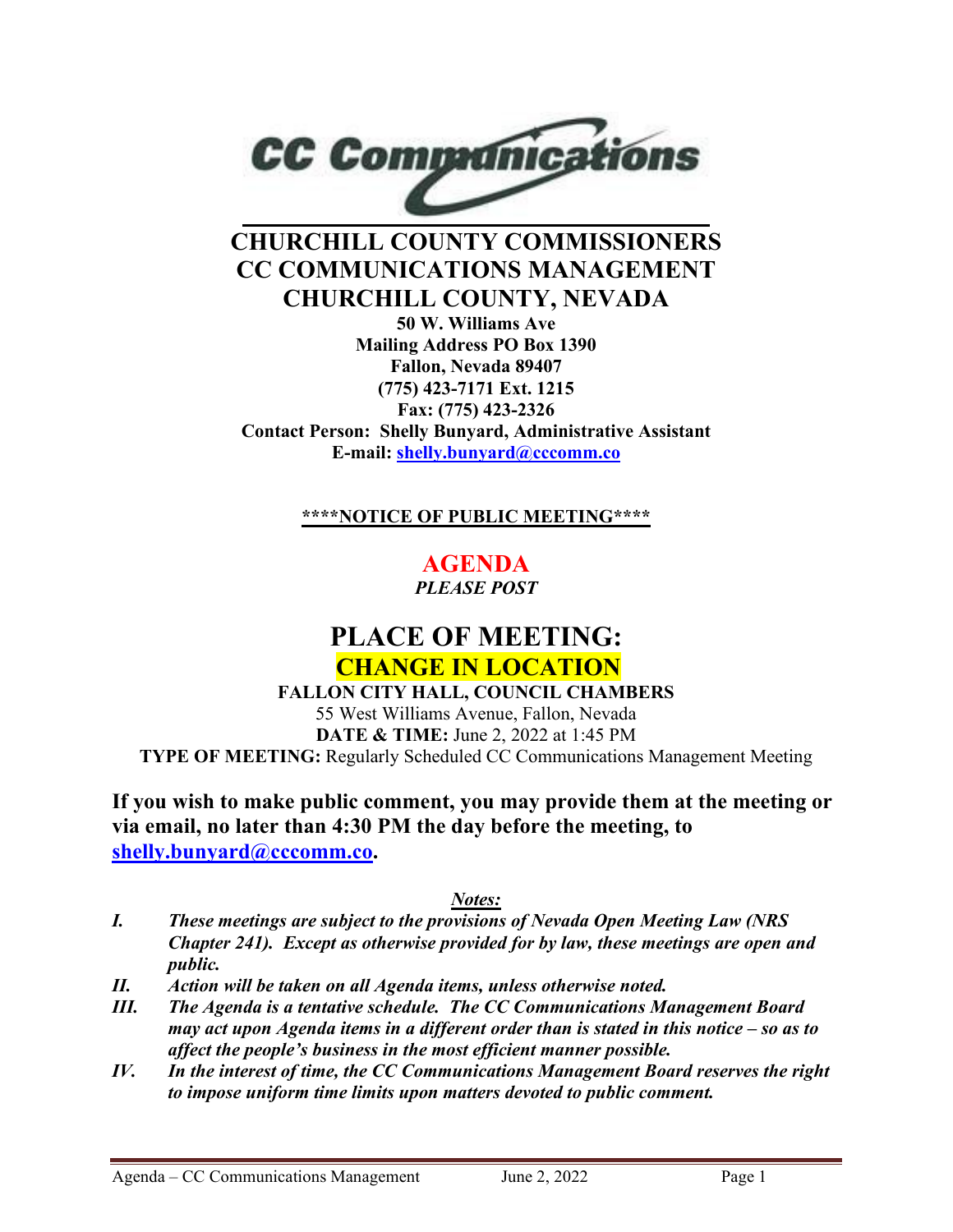- *V. Any statement made by a member of the CC Communications Management Board during the public meeting is absolutely privileged.*
- *VI. All persons participating in the meetings are put on notice that an audio and video recording is made of these meetings.*

## **AGENDA:**

- **1. Call to Order.**
- **2. Public Comment.**
- **3. Verification of Posting of Agenda.**
- **4. Consideration and possible action re: Approval of Agenda as submitted or revised.**
- **5. Consideration and possible action re: Approval of Minutes of the meeting held on:**

A. May 5, 2022

- **6. Closed Session to Discuss Labor Negotiations Pursuant to N.R.S. 288.220.**
- **7. New Business.**
	- A. Consideration and possible action re: CC Communications 3rd Quarter Write Offs for FY 2021/2022 in the amount of \$4,250.77.
	- B. Consideration and possible action re: Collective Bargaining Agreement (CBA) with Communication Workers of America (CWA).
	- C. Consideration and possible action re: COLA adjustment for employees not covered by the Collective Bargaining Agreement (CBA).
	- D. Consideration and possible action re: the adoption of Resolution 10-2022 authorizing an equity transfer from the CC Communications Broadband Fund to create a new enterprise fund to be called the CC Communications CAP - Servicing Outside Churchill County Fund and other matters related thereto.
	- E. Consideration and possible action re: updates to the Education Assistance Policy.

#### **8. Reports: General Manager Report.**

- **9. Affidavit of Posting:**
- **10. Public Comment.**
- **11. Adjournment.**

```
STATE OF NEVADA ) 
                      : ss.
County of Churchill )
```
*I, Shelly Bunyard, Administrative Assistant, do hereby affirm that I posted, or caused to be posted, a copy of this notice of public meeting, on or before the* **26th day of May, 2022 between the hours of 1 pm and 5 pm***, at the following locations in Churchill County, Nevada:*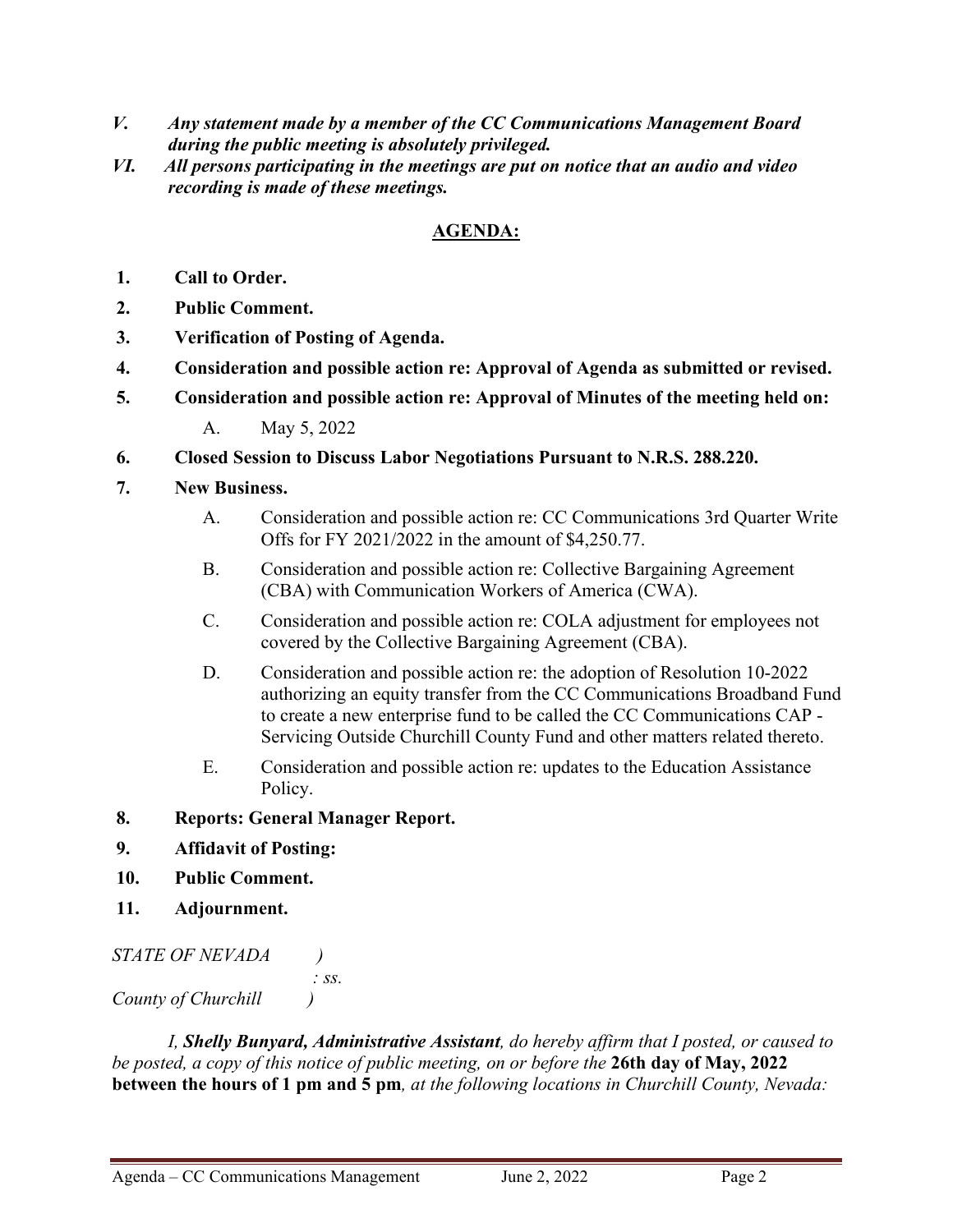- *1. Churchill County Administration Building, 155 N. Taylor St., Fallon, NV;*
- *2. The CC Communications Website @ [www.cccomm.info;](http://www.cccomm.info/)*
- *3*. *The State of Nevada Website @* [https://notice.nv.gov/.](https://notice.nv.gov/)

Stilly Bunyard

*Shelly Bunyard, Administrative Assistant*

*Shelly Bunyard, Administrative Assistant, who was subscribed and sworn to before me this*  **May 26, 2022**

Samela L

*Pamela D. Moore, Deputy Clerk to the Board*

*Endnotes:*

*Disclosures:* 

*\*CC Communications is an equal opportunity provider and employer. Accommodations/Nondiscrimination:* 

*\*Notice to Persons with Disabilities: Members of the public who are disabled and require special assistance or accommodations at the meeting are requested to notify the CC Communications Executive Office in writing at P.O. Box 1390, Fallon, NV 89407 (Attn: Shelly Bunyard), or by calling 775-423-7171 ext. 1215 at least two days in advance. \*In accordance with federal civil rights law and U.S. Department of Agriculture (USDA) civil rights regulations and policies, the USDA, its agencies, offices, employees, and institutions participating in or administering USDA programs are prohibited from discriminating based on race, color, national origin, religion, sex, gender identity (including gender expression), sexual orientation, disability, age, marital status, family/parental status, income derived from a public assistance program, political beliefs, or reprisal or retaliation for prior civil rights activity, in any program or activity conducted or funded by USDA (not all bases apply to all programs). Remedies or complaint filing deadlines vary by program or incident. Persons with disabilities who require alternative means of communication for program information (e.g. Braille, large print, audiotape, American Sign Language, etc.) should contact the responsible agency [(775)423-4092] or USDA's TARGET Center at (202)720-2600 (voice and TTY) or contact USDA through the Federal Relay Service at (800)877-8339. Additionally, program information*